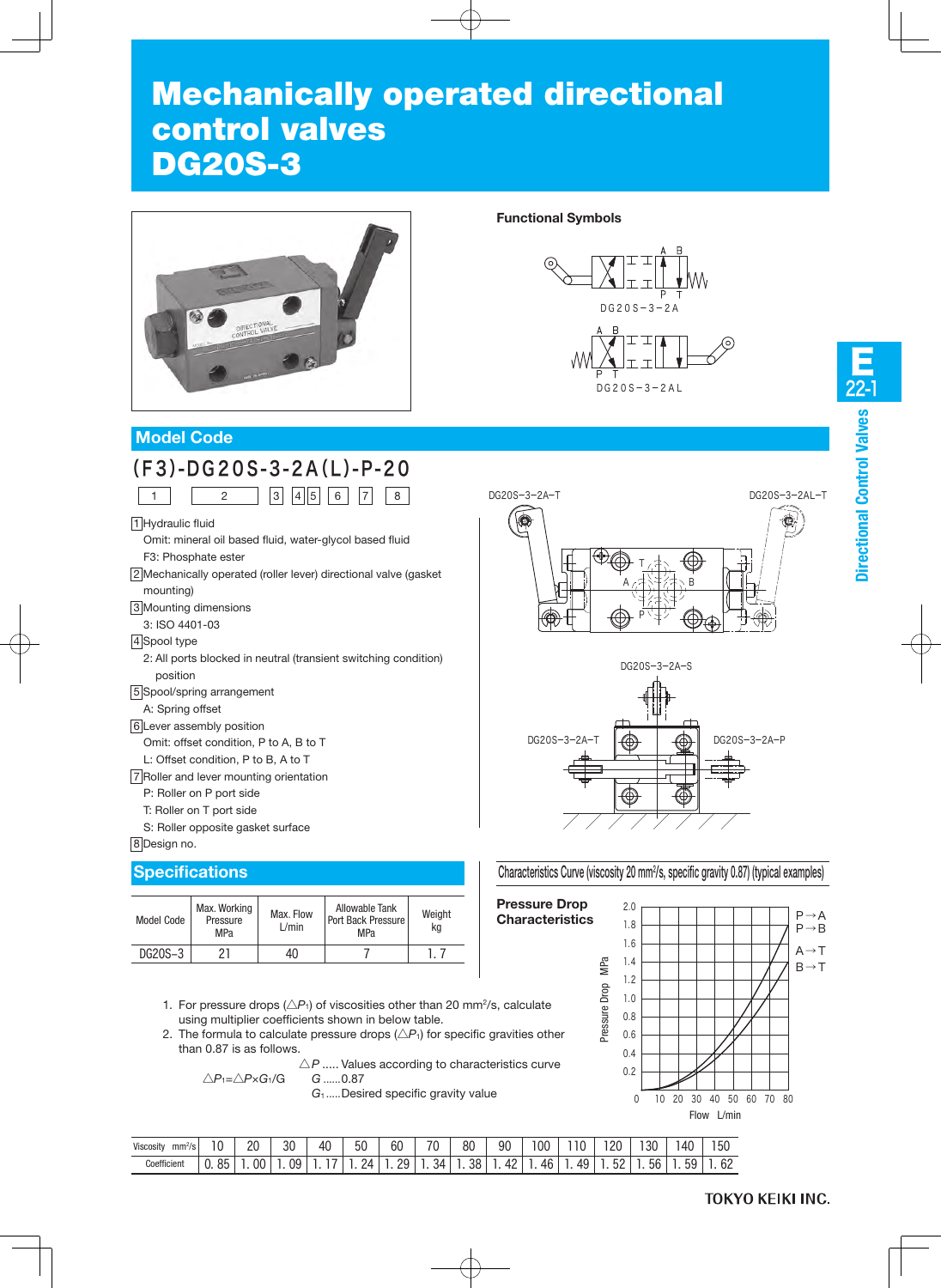#### **Specifications**

#### **Actuation Force (roller tip)**



#### **Notes on Operation**

- Cam slope angle should be less than 35°.
- Design system so cam cannot be pushed beyond max. stroke position.

# **Mounting Bolts (JIS B 1176, Strength Class 12.9)**

| <b>Hex Socket Bolts</b> |  |
|-------------------------|--|
| $M5 \times 50$          |  |

• Mounting bolts must be ordered separately.

• Tightening torque of mounting bolts: 7 to 8 N·m

#### **Subplate**

L

|                      | Connection<br>Port Dia, Rc |     |  |  |  |
|----------------------|----------------------------|-----|--|--|--|
| Side Piping          | DGMS-3-1E-10-T-JA-J        | 3/8 |  |  |  |
| <b>Bottom Piping</b> | DGVM-3-10-T-JA-J           |     |  |  |  |

• Subplate must be ordered separately.

• Mounting bolts are not included. Mounting bolts must be ordered separately.

• See page R6-6 for dimensions.

#### **Dimensions**

#### DG20S-3-2A-P



Note: See DG4V-3 (page E2-9) for mounting dimensions.